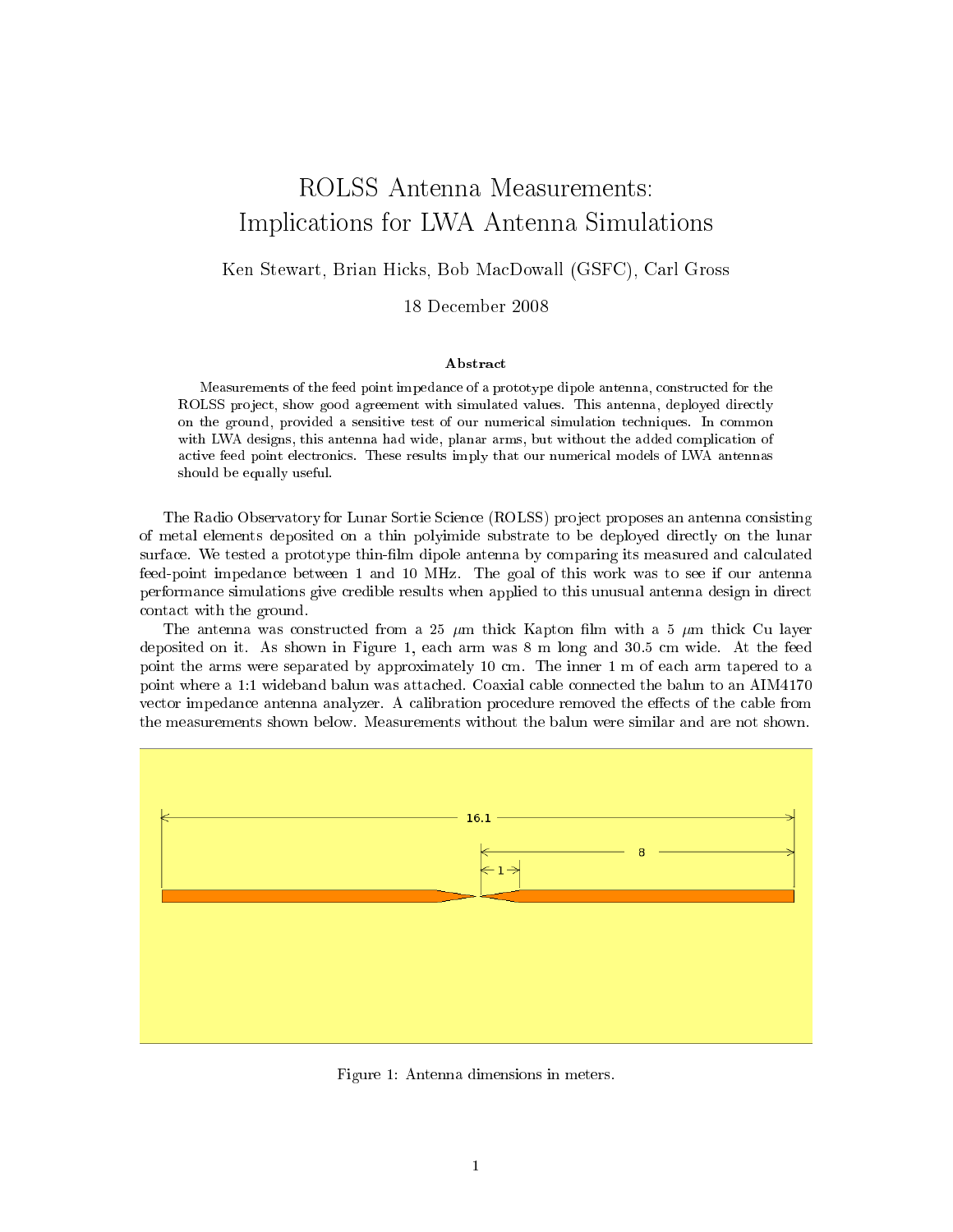The feed-point impedance was measured for two different antenna positions. For the first test the dipole arms were pla
ed on top of an asphalt road. The measurements were repeated after the antenna was moved onto the dry, sandy soil next to the road, as shown in Figure 2. Stones were pla
ed along the edges of the antenna to prevent it from blowing away in the wind.



Figure 2: The antenna was tested in two positions: (1) on sandy, partially grassovered soil (as shown), and (2) on an asphalt road (visible on the right side of the picture).

CST Microwave Studio 3D electromagnetic simulation software was used to model the performance of the antenna on different types of ground. The dielectric constant and conductivity of the ground were adjusted to give the best fit to the measured data. These values are listed in Table 1.

| 1: Dest-In values for ground dielectric constant and conduc |  |                                             |  |  |  |
|-------------------------------------------------------------|--|---------------------------------------------|--|--|--|
|                                                             |  | Dielectric Constant   Conductivity $(mS/m)$ |  |  |  |
| Asphalt                                                     |  |                                             |  |  |  |
|                                                             |  |                                             |  |  |  |

| Table 1: Best-fit values for ground dielectric constant and conductivity. |  |  |
|---------------------------------------------------------------------------|--|--|
|---------------------------------------------------------------------------|--|--|

The feed-point impedance calculated using these values, along with the measured data, are plotted in Figures 3 and 4.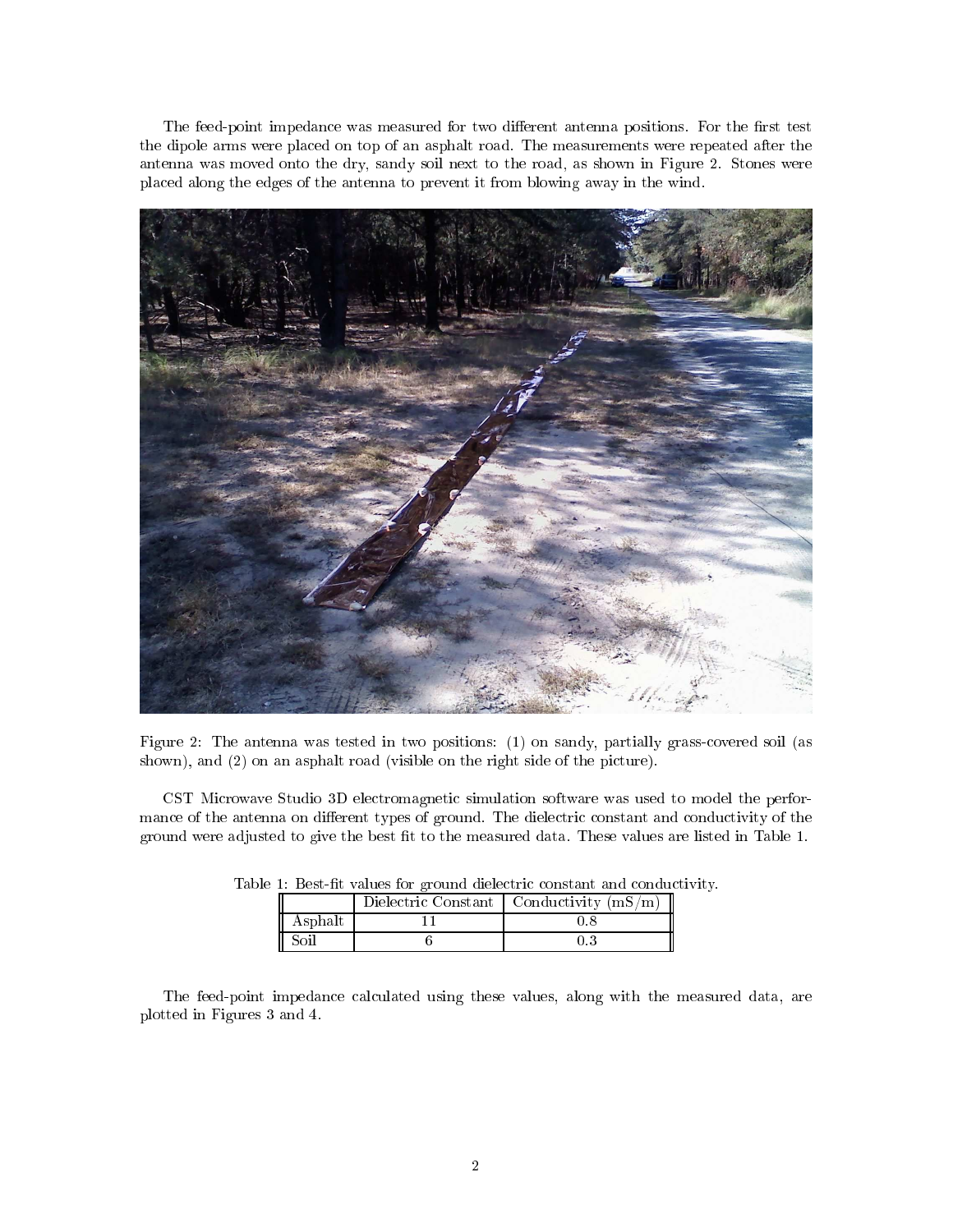

Figure 3: Measured and calculated impedance of the antenna on an asphalt-covered road.



Figure 4: Measured and calculated impedance of the antenna when placed on sandy, grass-covered soil.